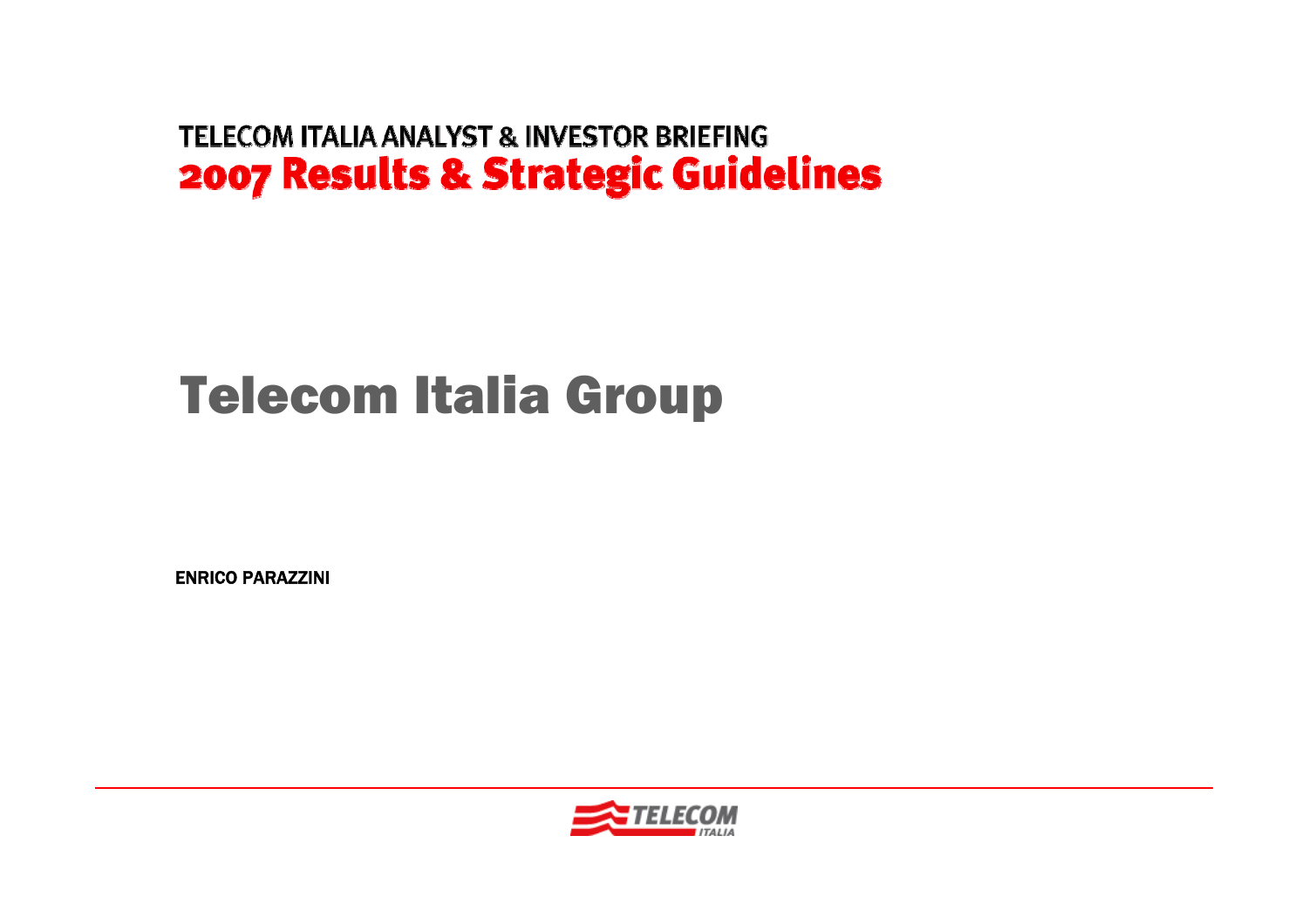TELECOM ITALIA GROUP

### Safe Harbour

These presentations contain statements that constitute forward-looking statements within the meaning of the Private Securities Litigation Reform Act of 1995. These statements appear in a number of places in this presentation and include statements regarding the intent, belief or current expectations of the customer base, estimates regarding future growth in the different business lines and the global business, market share, financial results and other aspects of the activities and situation relating to the Company.

Such forward looking statements are not guarantees of future performance and involve risks and uncertainties, and actual results may differ materially from those in the forward looking statements as a result of various factors.

Analysts are cautioned not to place undue reliance on those forward looking statements, which speak only as of the date of this presentation. Telecom Italia Spa undertakes no obligation to release publicly the results of any revisions to these forward looking statements which may be made to reflect events and circumstances after the date of this presentation, including, without limitation, changes in Telecom Italia Spa business or acquisition strategy or to reflect the occurrence of unanticipated events. Analysts and investors are encouraged to consult the Company's Annual Report on Form 20-F as well as periodic filings made on Form 6-K, which are on file with the United States Securities and Exchange Commission.

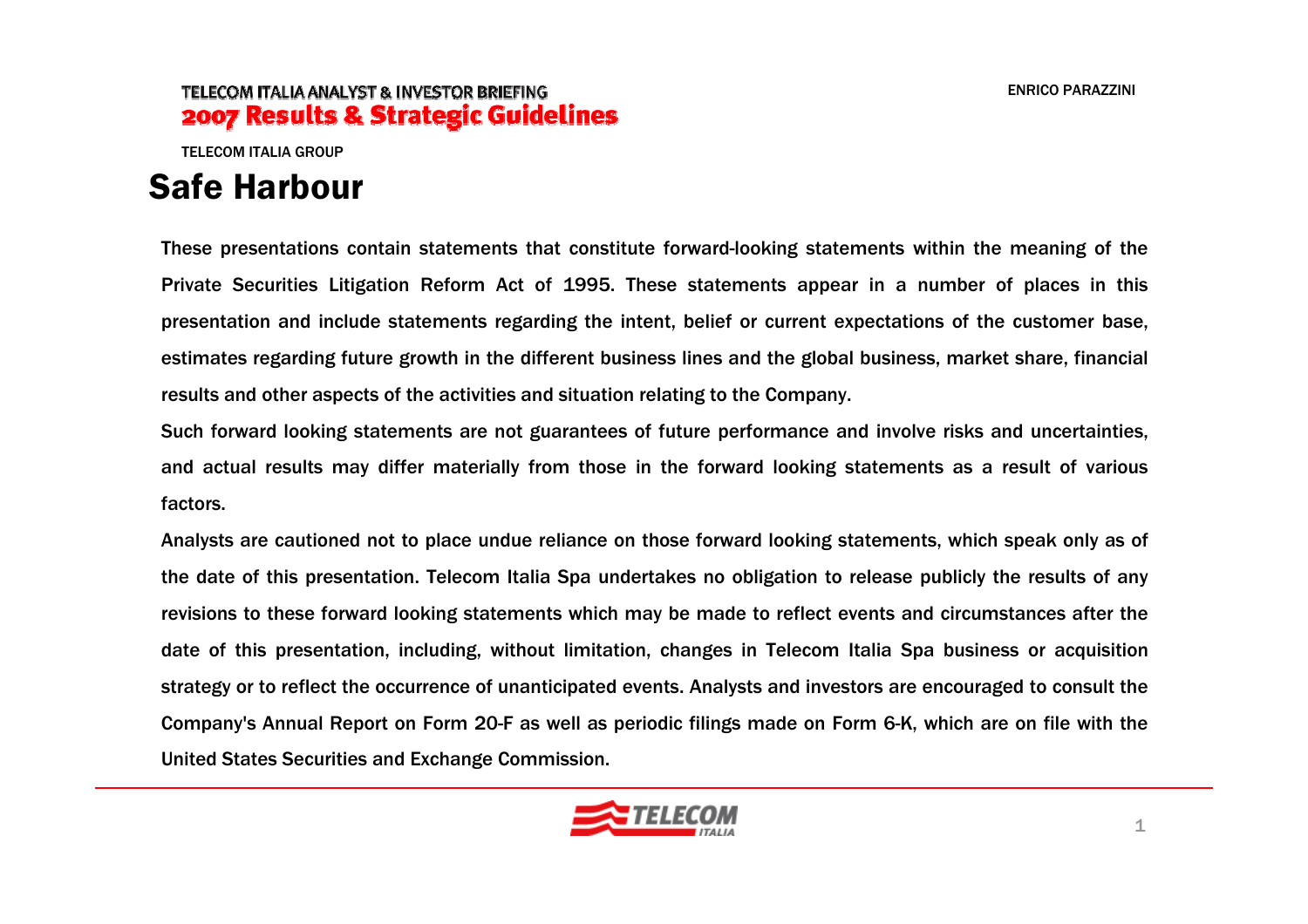TELECOM ITALIA GROUP

## TI Group – Summary – F.Y. 2007

- Revenues in line with 2006, both Reported and Organic excluding Non Geographic Numbers
- EBITDA Reported affected by non recurring items (mainly claims) in last Quarter
- EBITDA Margin Organic at 39.6%, declining 1.8 p.p. versus 2006 and in line with Full Year Target
- EBIT Margin Organic at 20.9%, declining 3.0 p.p. versus 2006 and in line with Full Year Target
- ▶ Better Financial and Tax performance
- Net Income post Minorities at 2.4 bln €
- Net Financial Position at 35.7 bln €, improving by 1.6 bln € vs. Dec. 31st 2006
- ▶ Net Financial Position/EBITDA at 3.07X due to unexpected and non-recurring items in December '07 affecting EBITDA

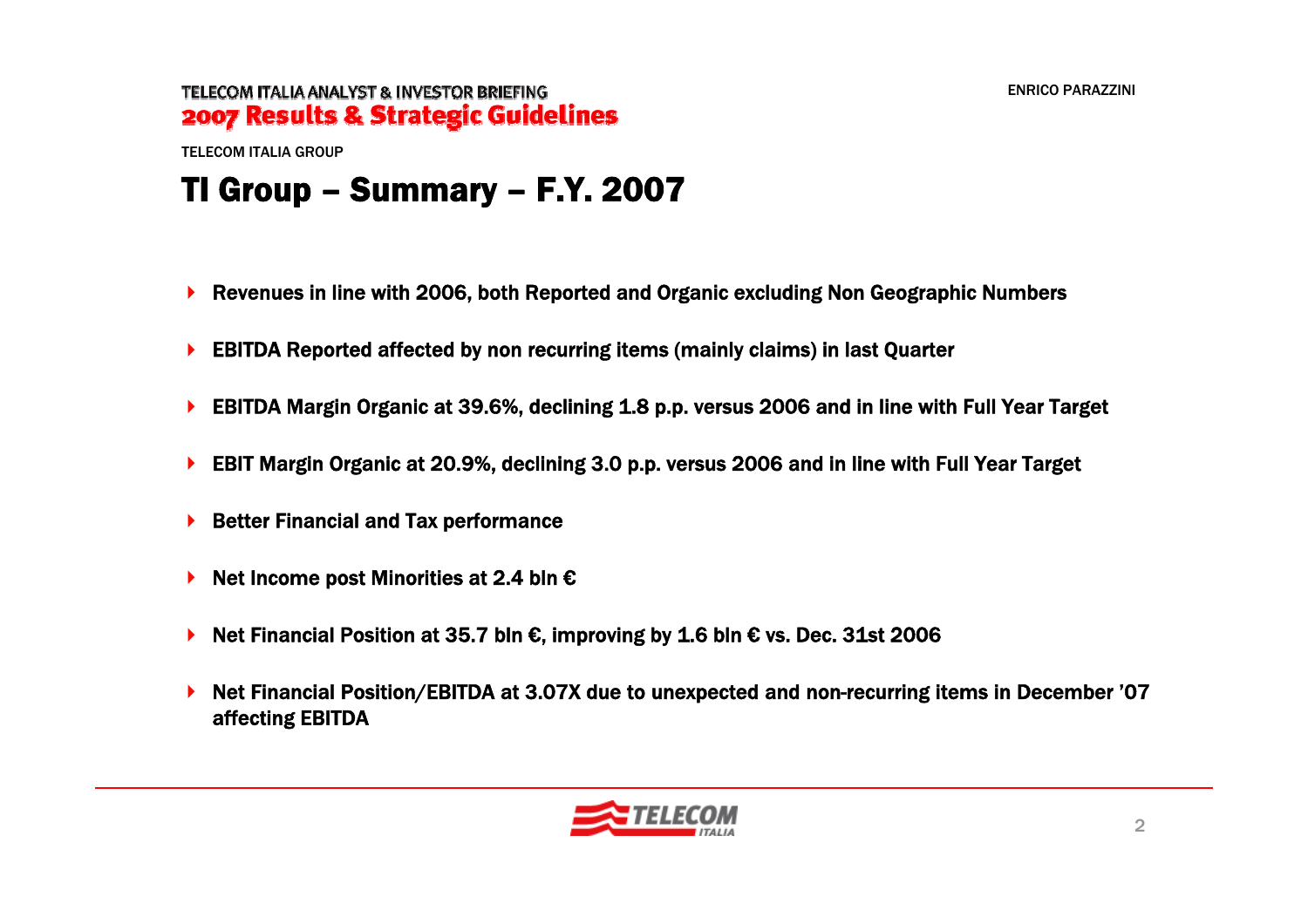+0.1% excluding change for non- geographic

### TELECOM ITALIA ANALYST & INVESTOR BRIEFING 2007 Results & Strategic Guidelines

TELECOM ITALIA GROUP

## TI Group – 2007 Key Financial Results

| $\epsilon$ MIn                | <b>FY '07</b> | <b>FY '06</b>                                                   | YoY       | YoY       | numbers (442 mln € in FY'06)**                                                                                                                                   |
|-------------------------------|---------------|-----------------------------------------------------------------|-----------|-----------|------------------------------------------------------------------------------------------------------------------------------------------------------------------|
|                               | reported      | reported                                                        | reported  | Organic*  | <b>Highlights</b>                                                                                                                                                |
| <b>Revenues</b>               | 31,290        | 31,275                                                          | $+0.0\%$  | $-1.3%$   | Strong international revenues growth (>20% yoy organic)<br>offset by regulatory discontinuities ( $\epsilon$ 1.4 bln).                                           |
| Ebitda                        | 11,617        | 12,850                                                          | $-9.6%$   | $-5.5%$   | 2007 Ebitda Margin affected by:                                                                                                                                  |
| Ebitda margin                 | 37.1%         | 41.1%                                                           | $-4.0pp$  | $-1.8$ pp | several non organic items (€ 0.8 bln), mainly<br>occurred in the month of Dec. '07 ( $\epsilon$ 0.5 bln);<br>organic reduction in the domestic business in light |
| <b>Ebit</b>                   | 5,764         | 7,437                                                           | $-22.5%$  | $-13.7%$  | of commercial activities and regulatory impacts<br>(approx. $€0.5$ bln).                                                                                         |
| Ebit margin                   | 18.4%         | 23.8%                                                           | $-5.4$ pp | $-3.0pp$  | Among the highest profitability level in the sector.                                                                                                             |
| Net Income<br>post minorities | 2,448         | 3,014                                                           | $-18.8%$  |           | D&A increase following higher capital intensity for<br>continued investments in innovation.                                                                      |
| Capex                         | 5,520         | 5,114                                                           | $+406$    |           |                                                                                                                                                                  |
| <b>Net Debt</b>               | 35,701        | 37,301                                                          | $-1,600$  |           | Cash flow generation and a positive M&A balance<br>▶<br>allowed us to remunerate shareholders and reduce net<br>financial debt.                                  |
|                               |               | After cash out of $\epsilon$<br>2.8 bln for dividend<br>payment |           |           |                                                                                                                                                                  |

*\* Excluding changes in consolidation area, exchange rate impact and other non organic items*

*\*\* In accordance with AGCOM deliberation n. 417/06/CONS, effective as of January 1st 2007, Telecom Italia invoices services rendered by OLO on NNG while does not take credit risks. These services, since January 1st 2007 are thus no longer recorded as revenues and costs in Telecom Italia accounts*

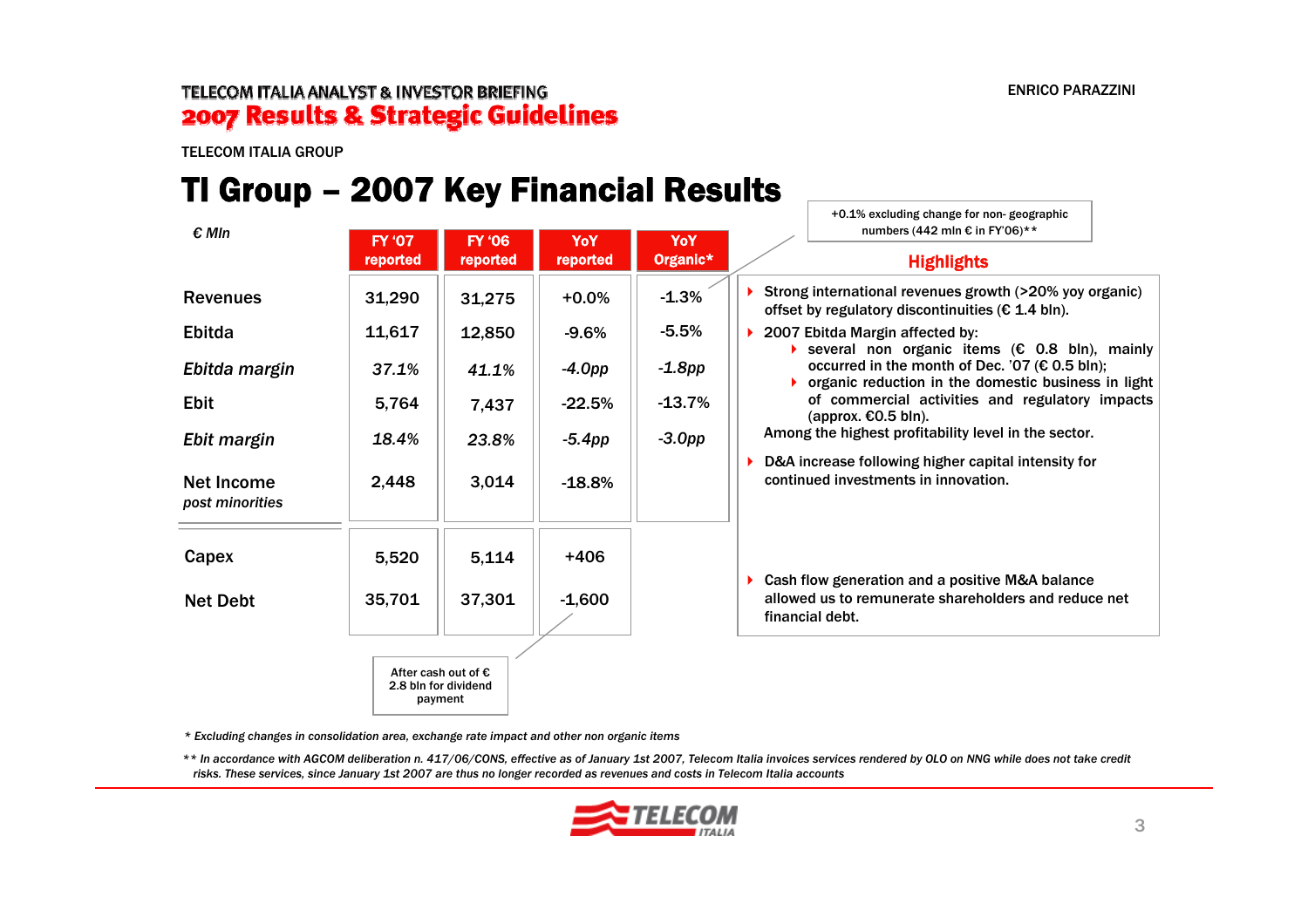TELECOM ITALIA GROUP

# TI Group – Comparison with FY 2007 Targets

|                               | 2007 Organic Target* | FY 2007 ∆ YoY Organic* |                                                                                                                    |
|-------------------------------|----------------------|------------------------|--------------------------------------------------------------------------------------------------------------------|
| <b>Revenues Growth</b>        | $+1\%$ / $+2\%$      | $-1.3%$                | +0.1% excluding change for<br>non-geographic numbers                                                               |
| Ebitda Margin                 | $-2.5 / -2.0$ pp     | $-1.8$ pp              |                                                                                                                    |
| <b>Ebit Margin</b>            | $-3.0 / -2.5$ pp     | $-3.0$ pp              |                                                                                                                    |
| <b>Net Financial Position</b> | reducing             | $-1.6$ bln $\epsilon$  | 2.94x on Adjusted Ebitda                                                                                           |
| NPF/Ebitda                    | $<$ 3.0 x            | 3.07x                  | (excluding unexpected non<br>recurring items occurred in<br>the month of December '07<br>for $\epsilon$ 0.5 bln)** |

*\* Excluding changes in consolidation area, exchange rate impact and other non organic items*

*\*\* Litigation with OLO € 415 mln, F-F Termination € 92 mln, Provision for Bad Debt € 30 mln, AGCOM fine € 6 mln*

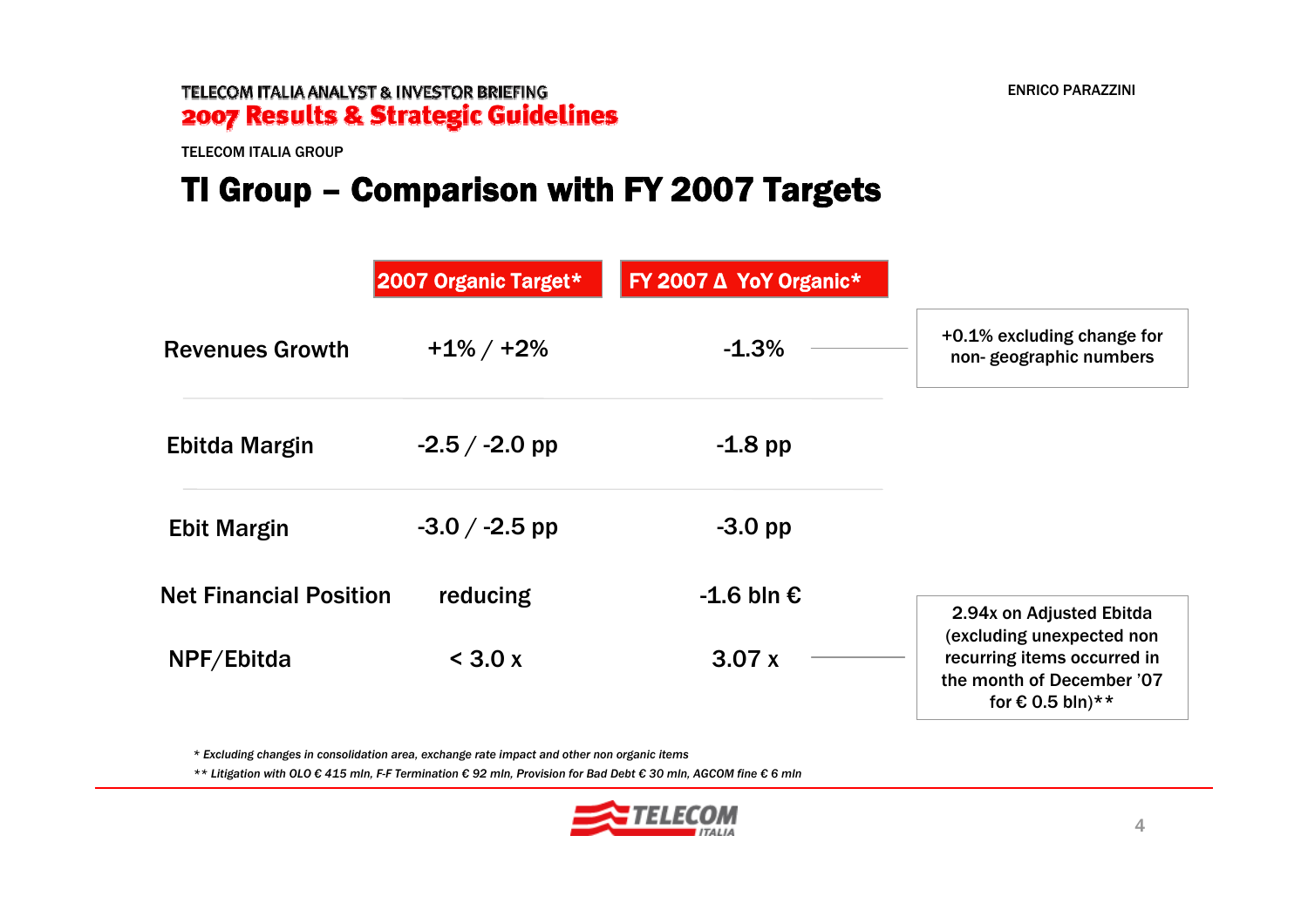TELECOM ITALIA GROUP

### TI Group – Revenues FY '07 vs. FY '06

*€ mln*



*\* In accordance with AGCOM deliberation n. 417/06/CONS, effective as of January 1st 2007, Telecom Italia invoices services rendered by OLO on NNG while does not take credit risks. These services, since January 1st 2007 are thus no longer recorded as revenues and costs in Telecom Italia accounts*

\*\* Discontinuities were € -1,143mln: € -442 mln for NNG, € -404 mln for Bersani Decree (net of € 226 mln of positive elasticity effect), € -209 mln for F2M termination rates cut (Wireline € -96 *mln, Mobile € -162 mln, Intercompanies € +49 mln), € -88 mln for Int'l Roaming.* 

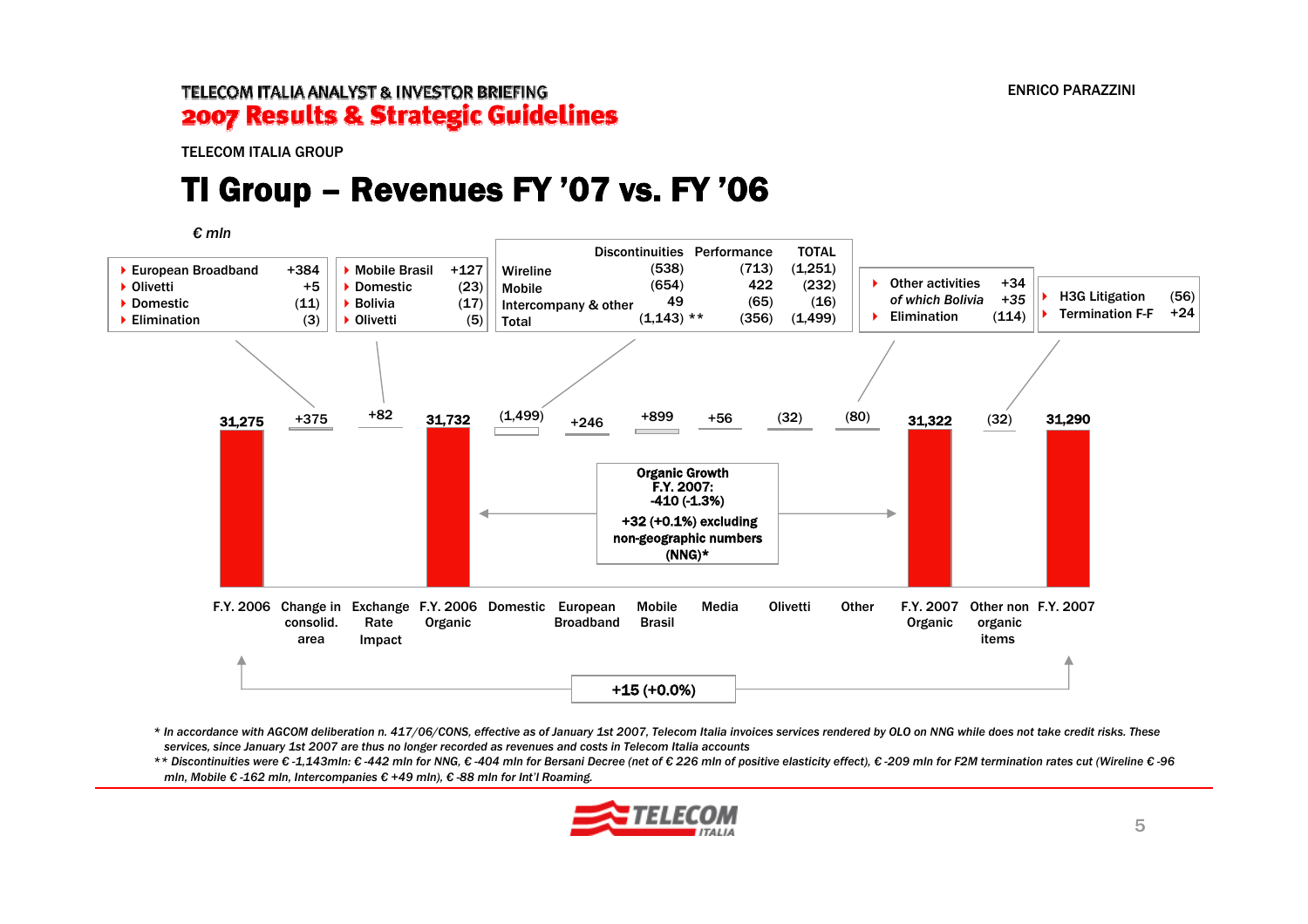TELECOM ITALIA GROUP

### TI Group – Ebitda FY '07 vs. FY '06

*€ mln*



\* €-487 mln of discontinuities affecting domestic Ebitda: €-404 mln for Bersani Decree (net of €226 mln of positive elasticity effect), €-54 mln for F2M termination rates cut (Mobile), €-29 mln *for Int'l Roaming.* 

\*\* "Other non organic items" affecting Group Ebitda in 4Q'07 were € -640 mln: € -415 mln for Litigation with OLO. € -74 mln for Restructuring Costs. € -92 mln for Termination F-F. € -17 mln for *Olivetti charges MFP, € -6 mln for AGCOM fine, € -36 mln for Other.* 

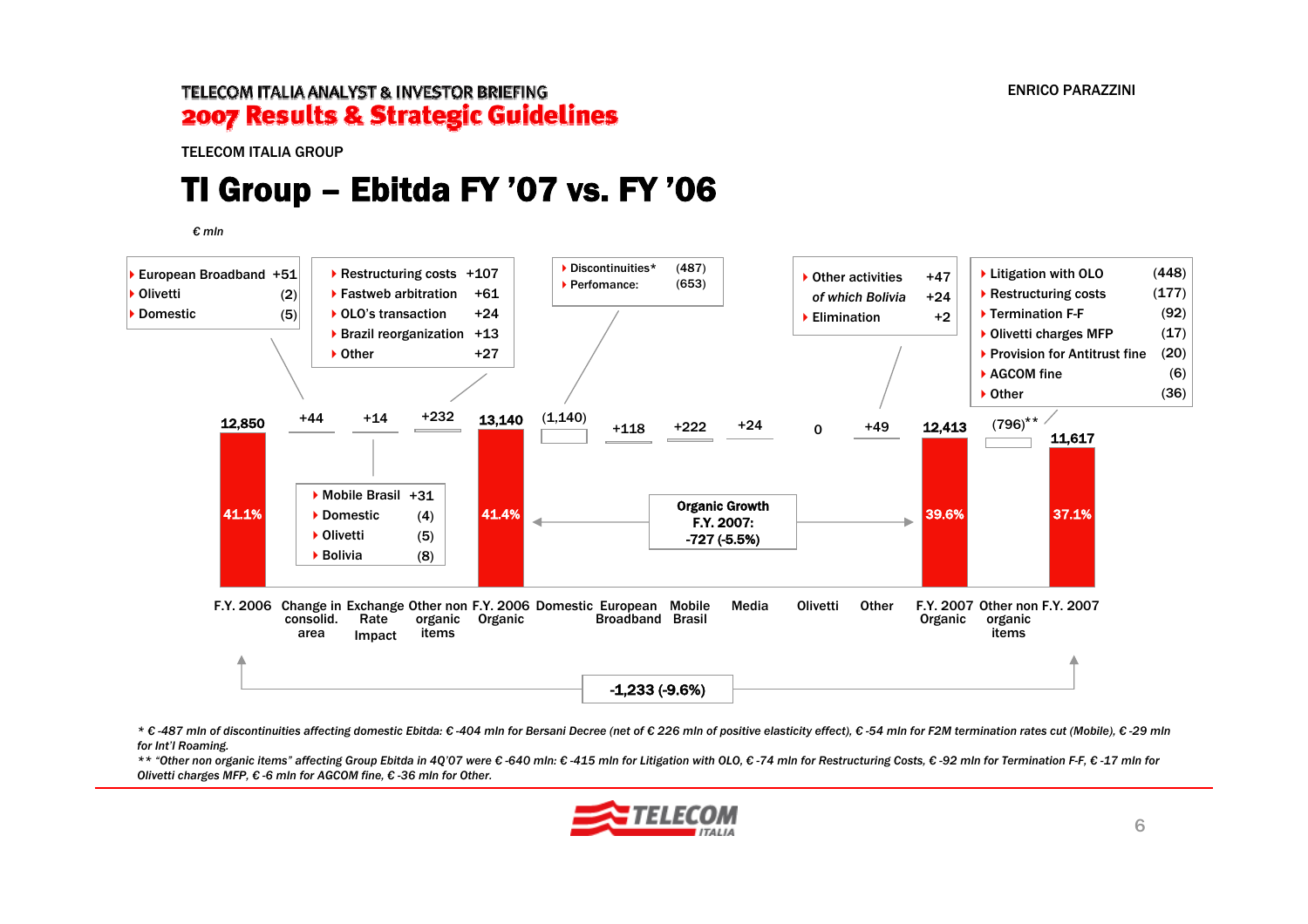TELECOM ITALIA GROUP

### TI Group – Ebit FY '07 vs. FY '06



\* €-487 mln of discontinuities affecting domestic Ebit: €-404 mln for Bersani Decree (net of €226 mln of positive elasticity effect), €-54 mln for F2M termination rates cut (Mobile), €-29 mln *for Int'l Roaming.* 

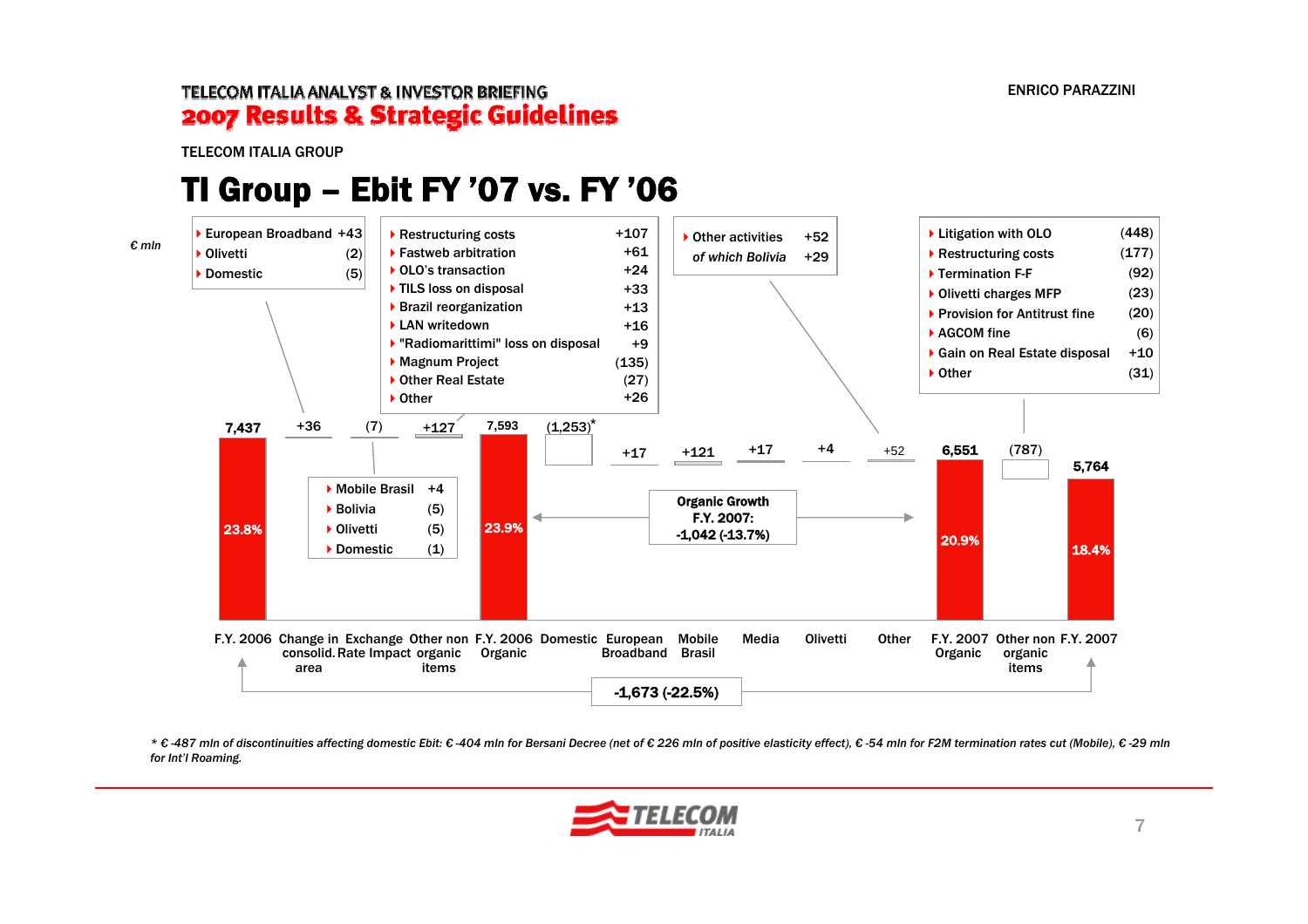TELECOM ITALIA GROUP

## TI Group – Net Income FY '07 vs. FY '06

*€ mln*



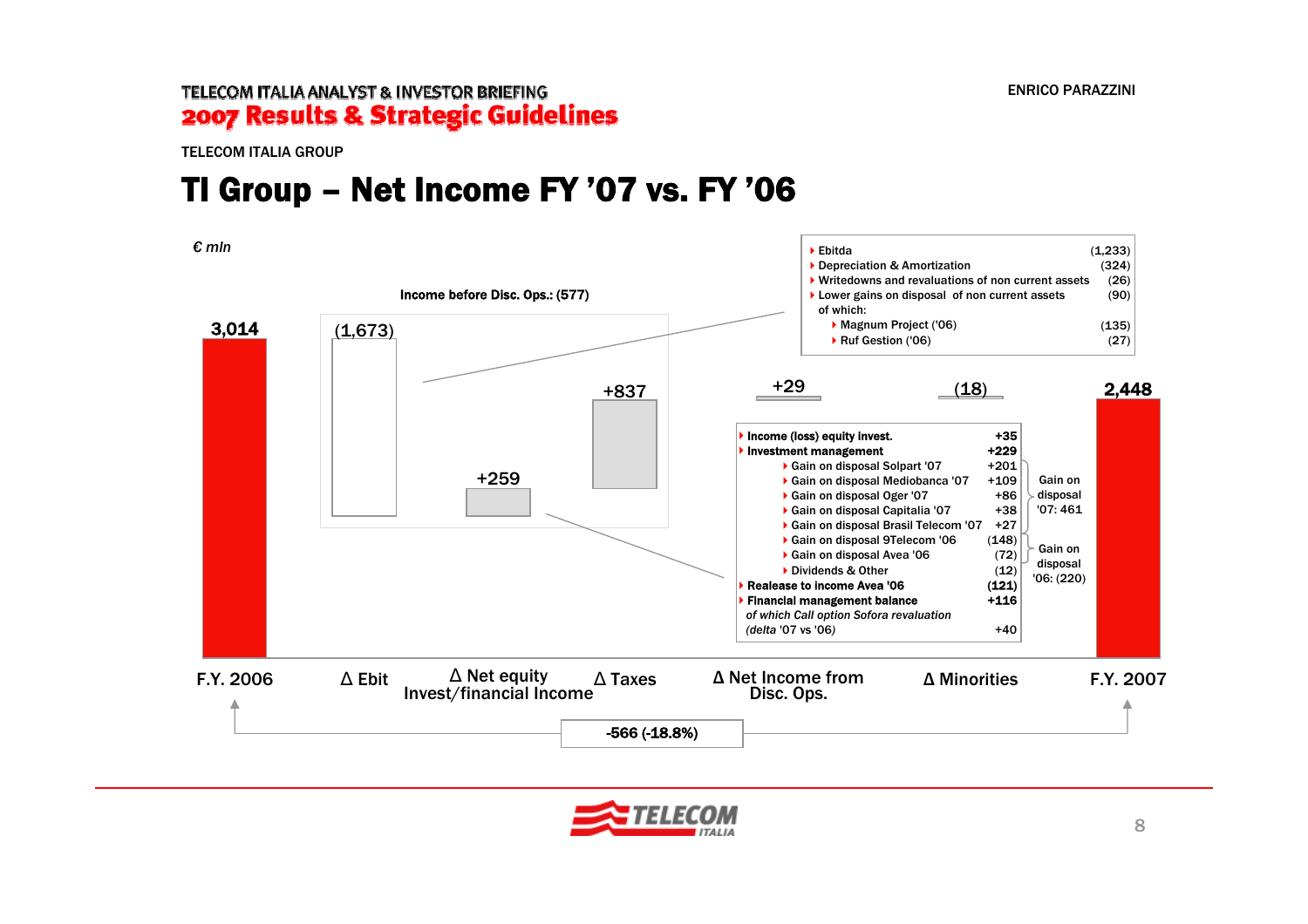TELECOM ITALIA GROUP

# TI Group – Capex FY '07 vs. FY '06

*€ mln*



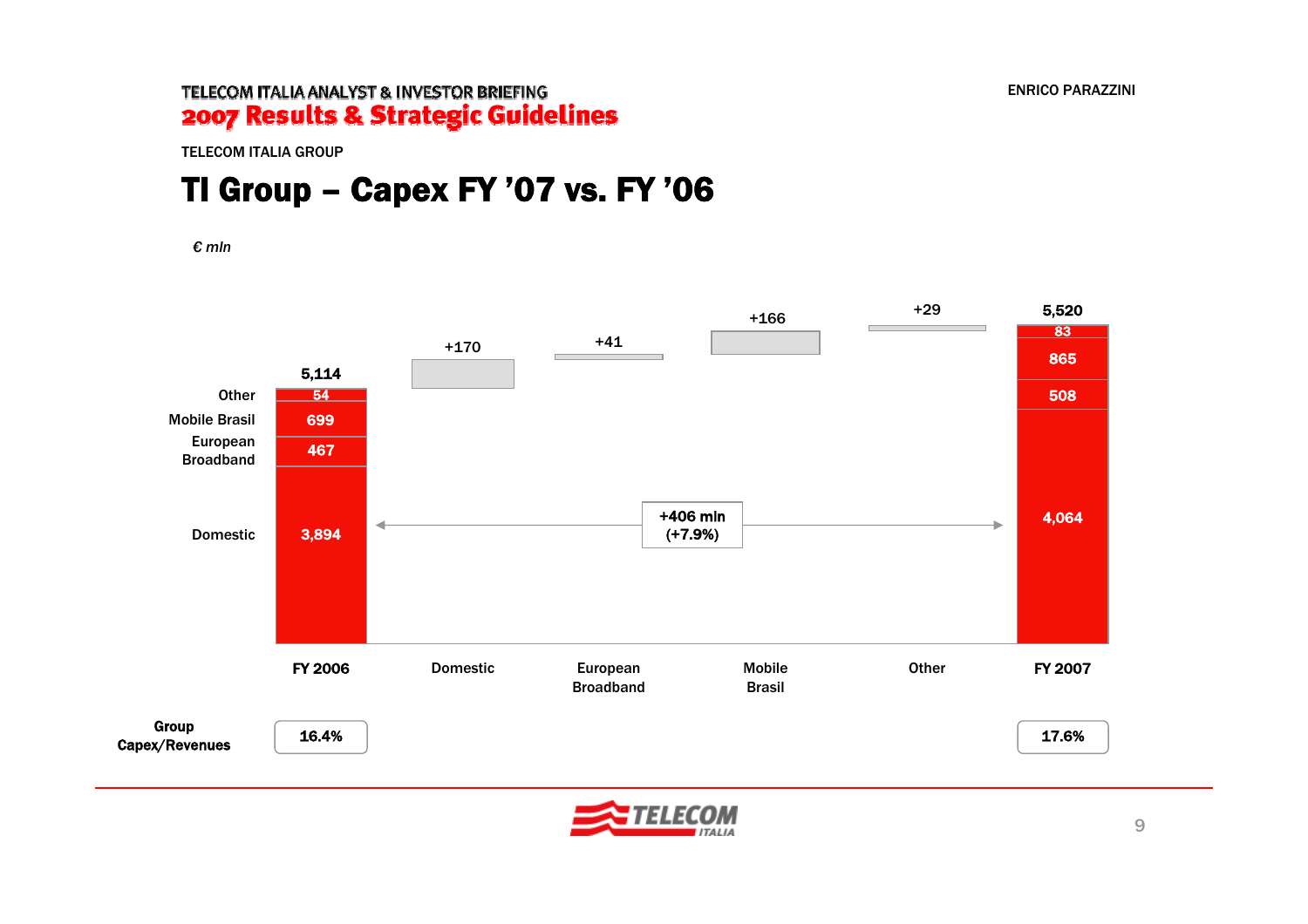TELECOM ITALIA GROUP

### TI Group – Net Financial Position FY '07 vs. FY '06



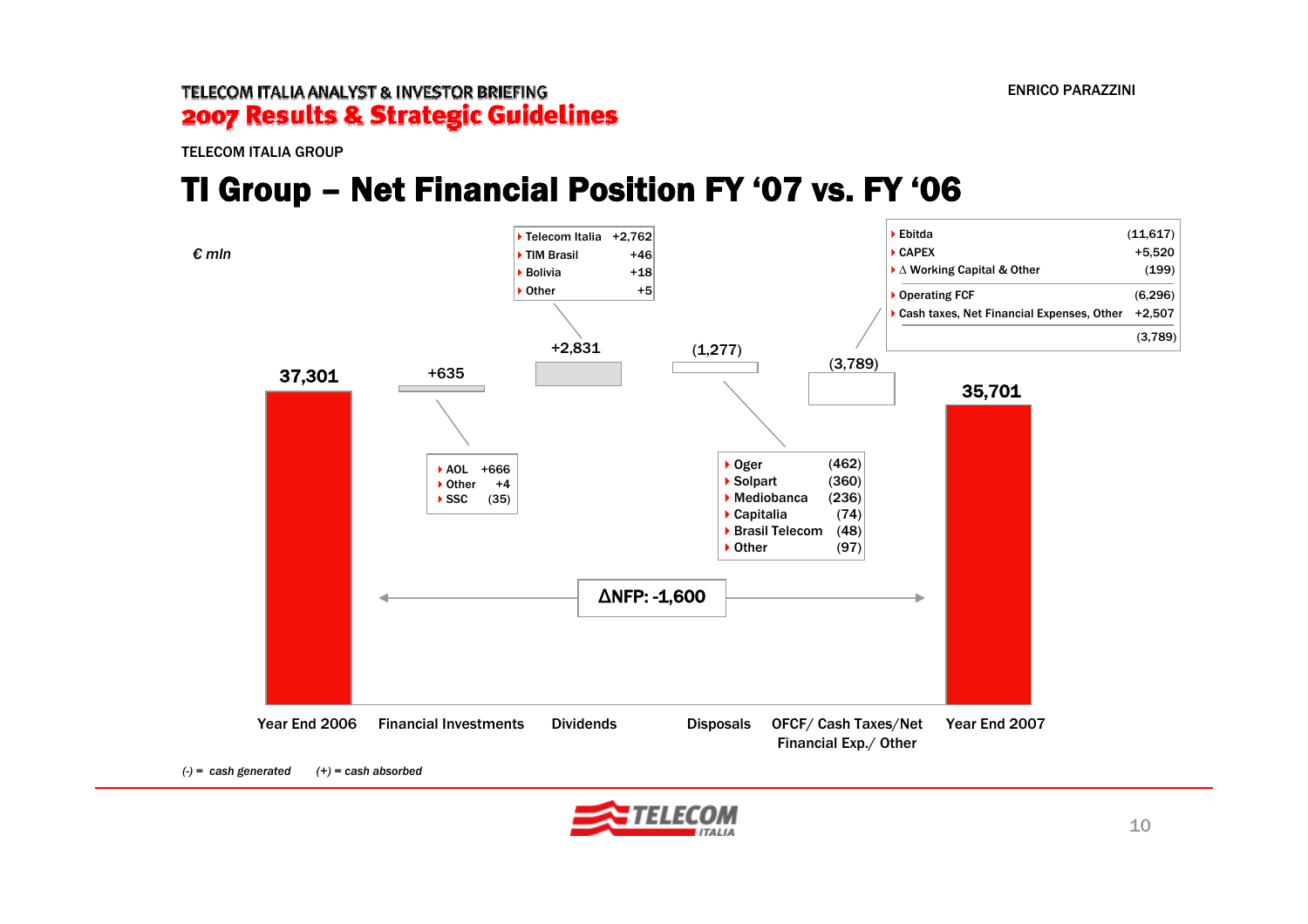TELECOM ITALIA GROUP

### Debt structure as of December 31<sup>st</sup>, 2007



*(1) Nominal Liquidity Position, represented by cash and marketable securities stands at € 6.8 bln*

(\*) including the current portion of non current liabilities (maturing within 12 months) for  $\epsilon$  5.857 mln (of which bonds  $\epsilon$  4.521 mln and other  $\epsilon$  1.336 mln)

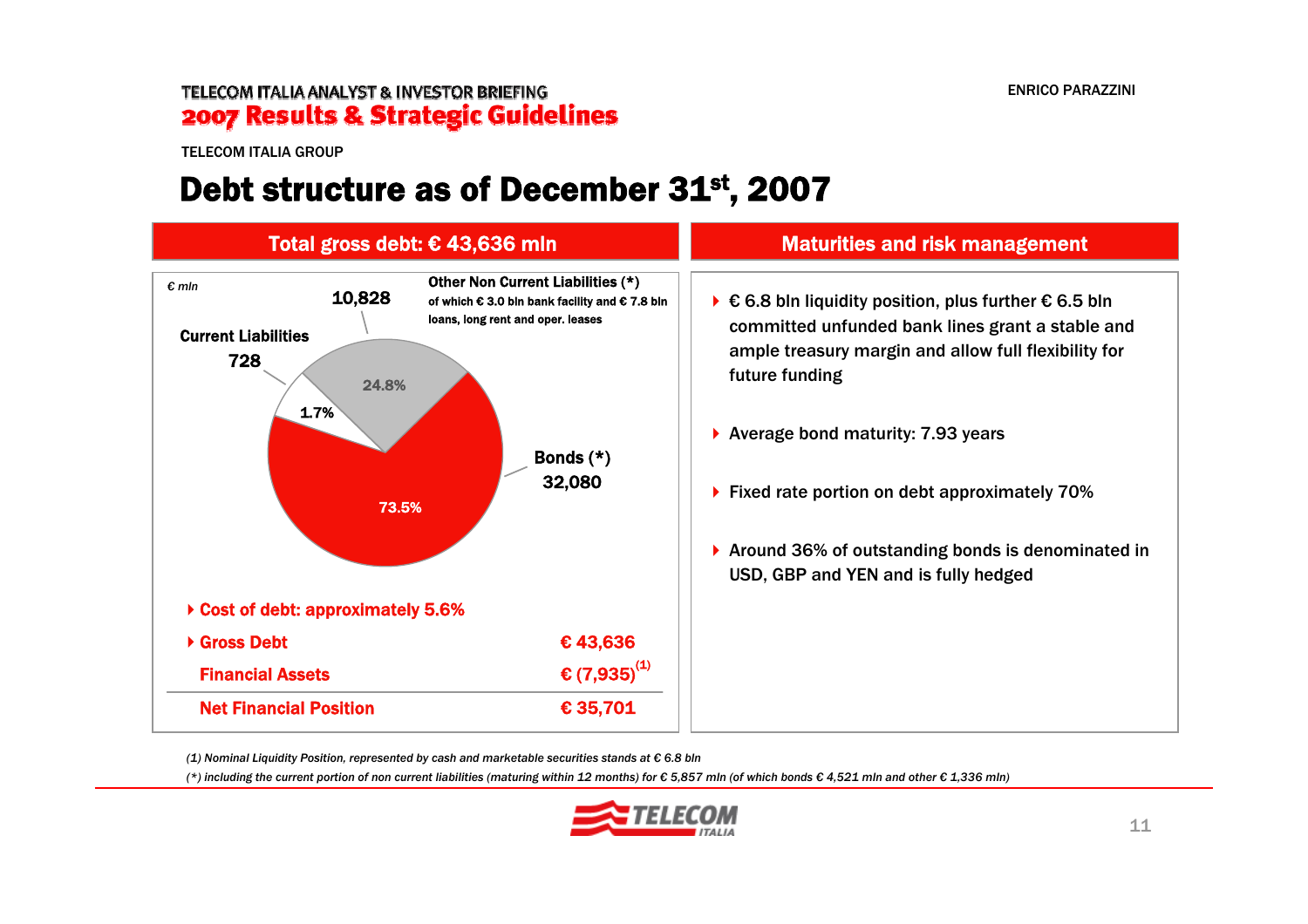TELECOM ITALIA GROUP

### Medium-long term debt Maturity profile as of December 31, 2007



(1) € 41,845 mln is the nominal amount of outstanding medium-long term debt by adding IAS adjustments (€ 1,063 mln) and current liabilities (€ 728 mln), the gross debt figure of € 43,636 mln *is reached.*

(\*) of which euro 499.7 mln refer to bonds maturing September 14th 2008 with extendable option to bondholders; each extension period is for 21 months; ultimate maturity March 2012.

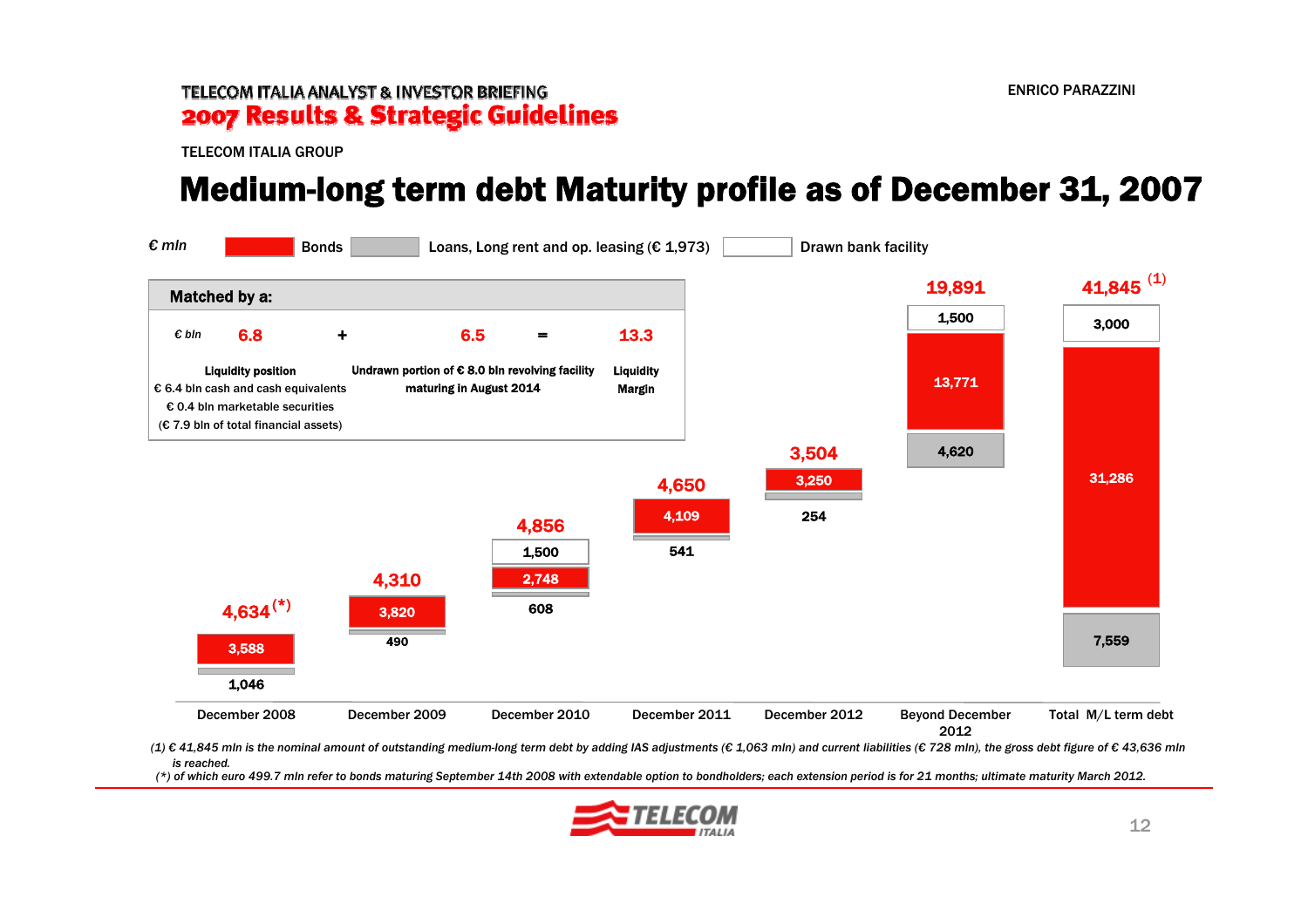TELECOM ITALIA GROUP

# TI Group – Fiscal Scenario Outlook

2008 Italian Financial Act: main changes for TI Group

|                                                  |                                                                                                                                   | <b>Impact on TI Group</b>                                                                    |
|--------------------------------------------------|-----------------------------------------------------------------------------------------------------------------------------------|----------------------------------------------------------------------------------------------|
| <b>Reduction</b><br>of Tax Rates                 | ▶ New Aggregate Tax rate for IRES and IRAP<br>31,4% of which:<br>▶ IRES 27.5% (formerly 33%)<br>▶ IRAP 3.9% (formerly 4.25%)      | $\triangleright$ ~ $\epsilon$ 200 mln saving per year<br>▶ Positive cash impact from<br>2009 |
| <b>Interests</b><br>payable<br>deductibility     | Any surplus of interest payable over interest<br>receivable is deductible to the extent of 30% of<br><b>Ebitda</b>                | ▶ No impact on P&L<br>▶ No impact on cash out                                                |
| <b>Elimination</b><br>of advance<br>depreciation | Companies will be allowed to deduct only the<br>depreciations at the ordinary rates provided by<br>the Finance Ministerial Decree | ▶ No impact on P&L<br>▶ Negative cash impact<br>from 2009                                    |

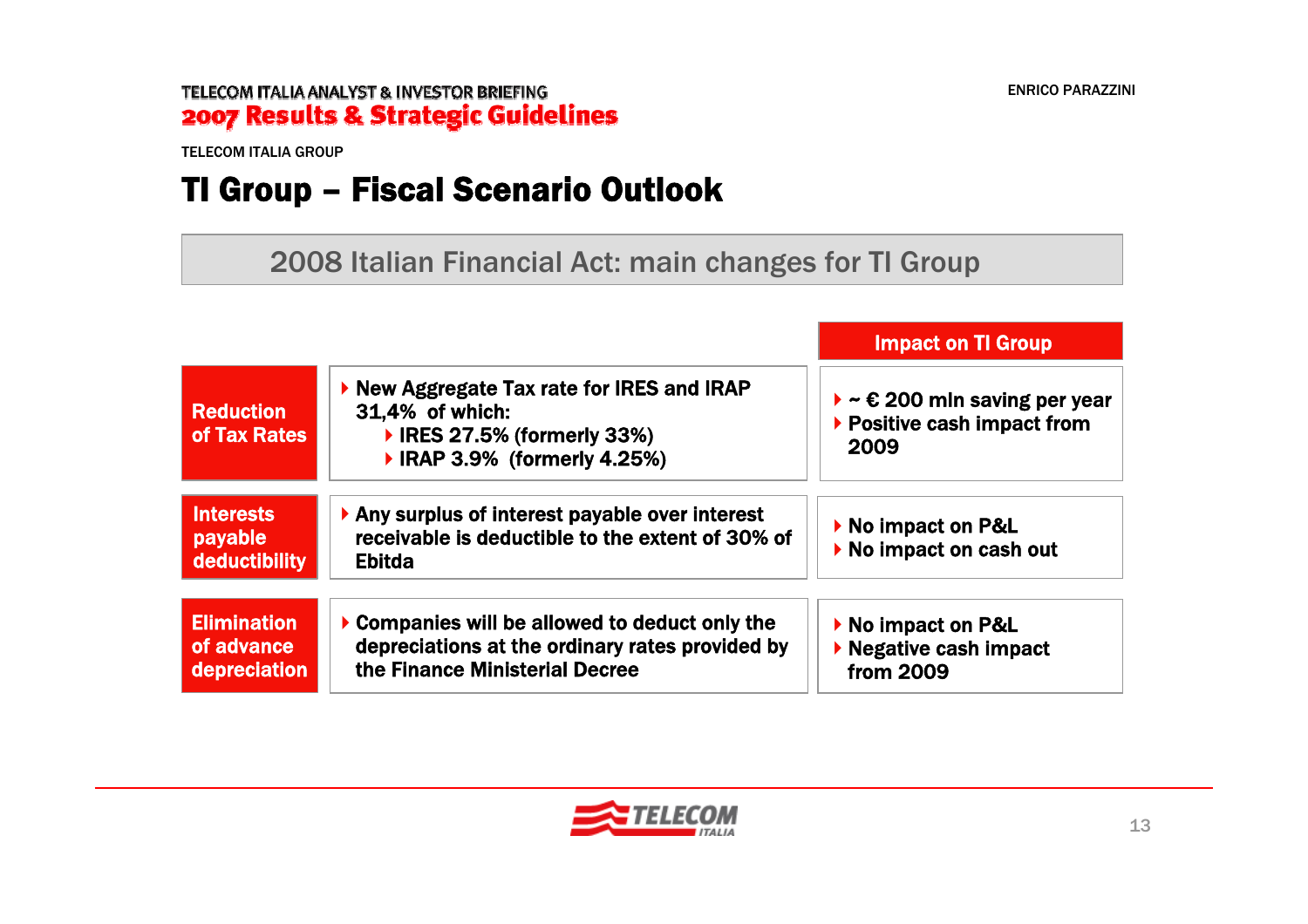ENRICO PARAZZINI

### TELECOM ITALIA ANALYST & INVESTOR BRIEFING 2007 Results & Strategic Guidelines

TELECOM ITALIA GROUP

# Appendix

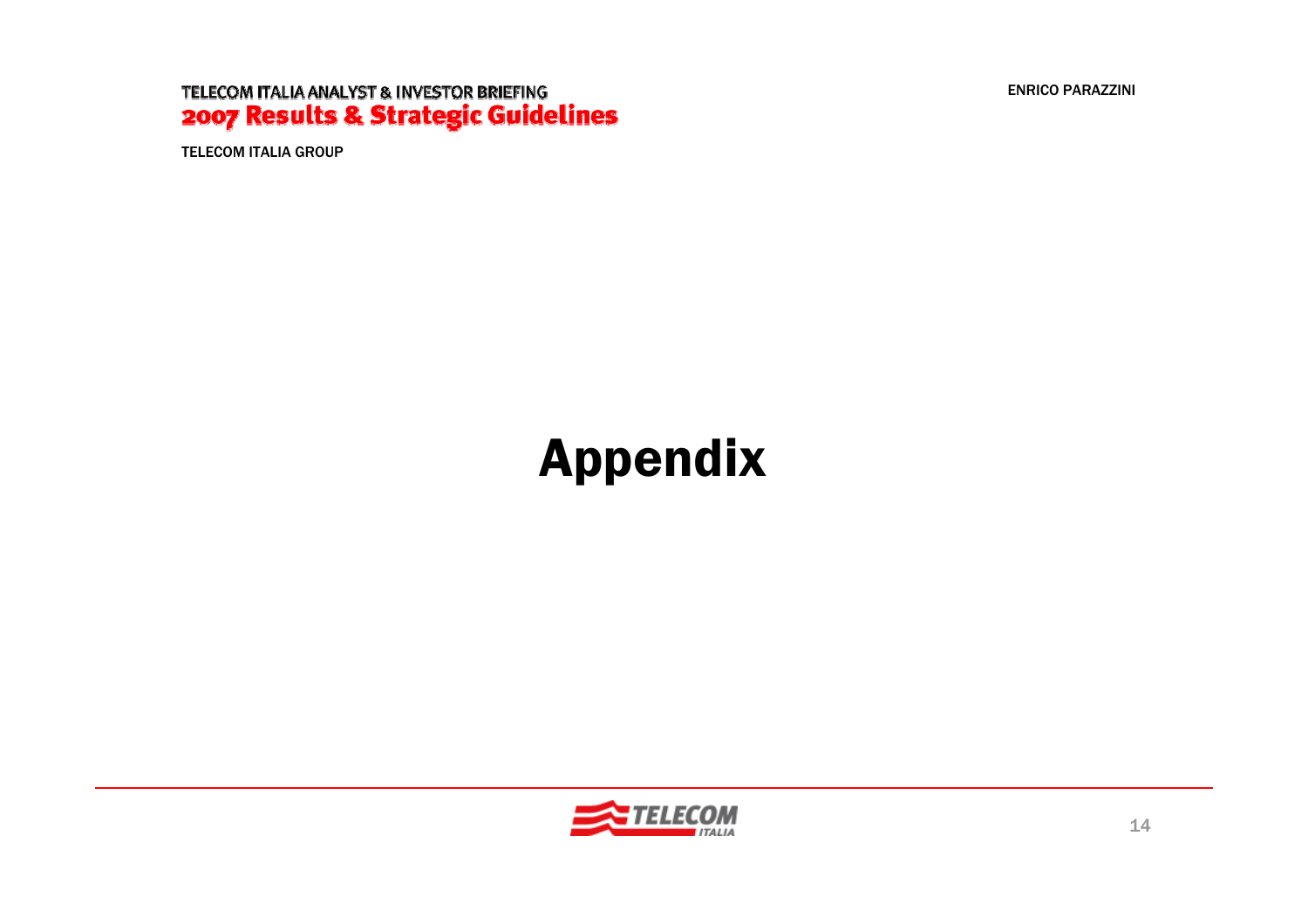TELECOM ITALIA GROUP

*Euro mln*

## TI Group – Profit and Loss – FY '07 vs. FY '06

| 2007     | 2006           | $\Delta$ Abs. | $\Delta\%$       |  |
|----------|----------------|---------------|------------------|--|
| 31.290   | 31.275         | 15            | 0,0              |  |
| 413      | 606            | (193)         | (31, 8)          |  |
| 31.703   | 31.881         | (178)         | (0,6)            |  |
| (14.545) | (14.191)       | (354)         | 2,5              |  |
| (3.884)  | (3.801)        | (83)          | 2,2              |  |
| (2.245)  | (1.543)        | (702)         | 45,5             |  |
| 588      | 504            | 84            | 16,7             |  |
| 11.617   | 12.850         | (1.233)       | (9,6)            |  |
| 37,1%    | 41,1%          |               |                  |  |
| (5.811)  | (5.487)        | (324)         | 5,9              |  |
| (47)     | (21)           | (26)          | 123,8            |  |
| 5        | 95             | (90)          | (94,7)           |  |
| 5.764    | 7.437          | (1.673)       | (22,5)           |  |
| 18,4%    | 23,8%          |               |                  |  |
| 86       | 51             | 35            |                  |  |
| (1.749)  | (1.973)        | 224           |                  |  |
| 4.101    | 5.515          | (1.414)       |                  |  |
| 13,1%    | 17.6%          |               |                  |  |
| (1.682)  | (2.519)        | 837           |                  |  |
| 2.419    | 2.996          | (577)         |                  |  |
| 36       | $\overline{7}$ | 29            |                  |  |
| 2.455    | 3.003          | (548)         |                  |  |
| 7,8%     | 9.6%           |               |                  |  |
| (7)      | 11             | (18)          |                  |  |
| 2.448    | 3.014          | (566)         |                  |  |
| 7.8%     | 9.6%           |               |                  |  |
|          |                |               | <b>Full Year</b> |  |

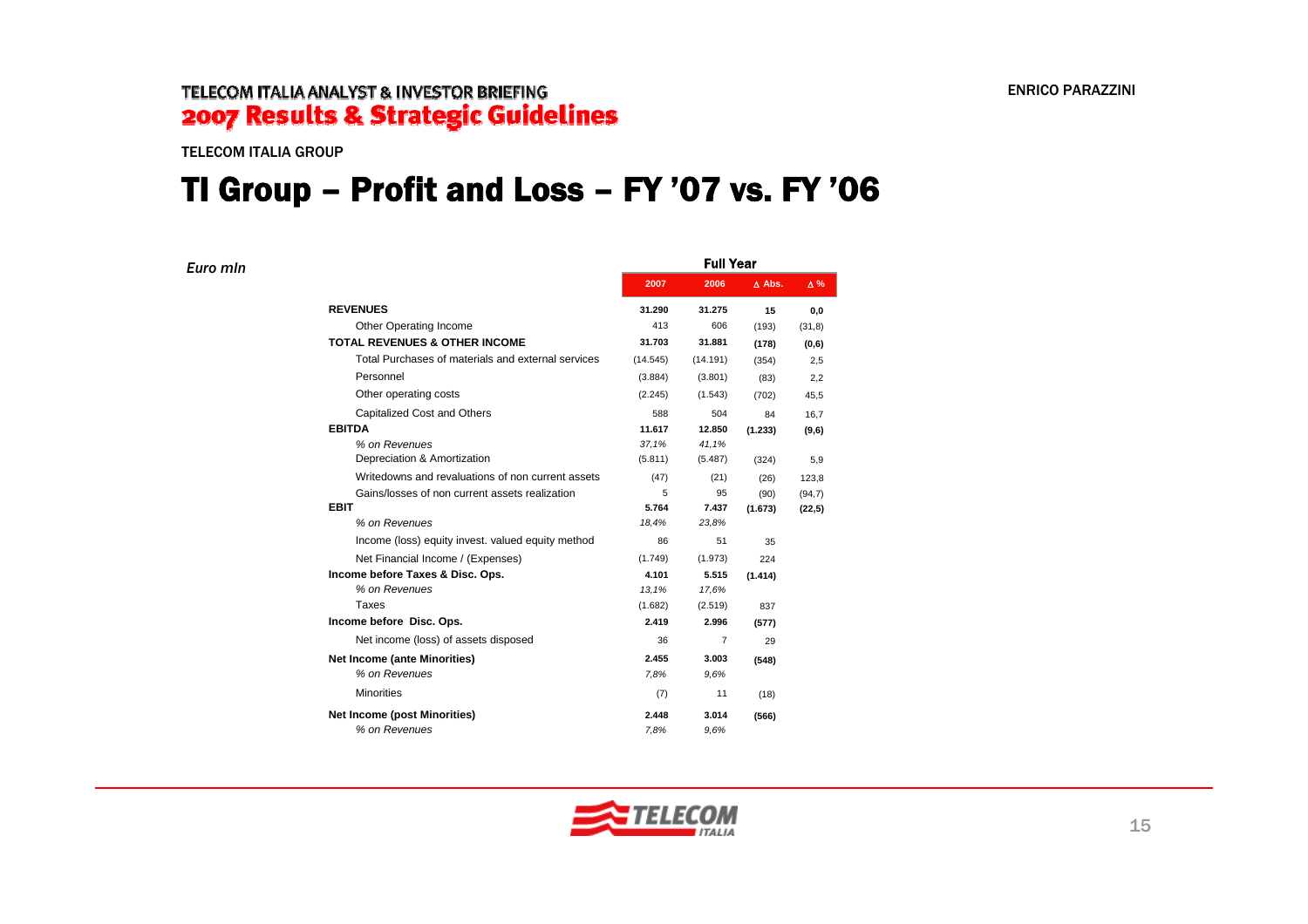TELECOM ITALIA GROUP

### TI Group – Balance Sheet – FY '07 vs. FY '06

| Euro min |                                                   | <b>Full Year</b> |                |               |  |  |  |  |  |
|----------|---------------------------------------------------|------------------|----------------|---------------|--|--|--|--|--|
|          |                                                   | 2007             | 2006           | $\Delta$ Abs. |  |  |  |  |  |
|          | Intangible Assets                                 | 51.405           | 50.479         | 926           |  |  |  |  |  |
|          | <b>Tangible Assets</b><br><b>Financial Assets</b> | 16.934           | 17.215         | (281)         |  |  |  |  |  |
|          | Deferred Tax Assets                               | 923              | 1.624          | (701)         |  |  |  |  |  |
|          | <b>TOTAL NET ASSETS</b>                           | 247<br>69.509    | 912<br>70.230  | (665)         |  |  |  |  |  |
|          |                                                   |                  |                | (721)         |  |  |  |  |  |
|          | <b>Working Capital</b><br>Total net inventories   | (4.067)<br>308   | (3.689)<br>291 | (378)<br>17   |  |  |  |  |  |
|          | Total net trade accounts receivable               | 7.333            | 7.382          | (49)          |  |  |  |  |  |
|          | Trade accounts payable                            | (7.875)          | (6.810)        | (1.065)       |  |  |  |  |  |
|          | Other current assets/liabilities                  | (3.170)          | (3.861)        | 691           |  |  |  |  |  |
|          | Total Reserves within 12 months                   | (663)            | (691)          | 28            |  |  |  |  |  |
|          | Severance Indemnities                             | (1.151)          | (1.262)        | 111           |  |  |  |  |  |
|          | Other Allowances                                  | (1.605)          | (1.115)        | (490)         |  |  |  |  |  |
|          | No fin. assets/liabilities of Disc. Ops.          | 0                | 235            | (235)         |  |  |  |  |  |
|          | <b>NET INVESTED CAPITAL</b>                       | 62.686           | 64.399         | (1.713)       |  |  |  |  |  |
|          | <b>Shareholders Equity</b>                        | 26.985           | 27.098         | (113)         |  |  |  |  |  |
|          | Net Financial Position                            | 35.701           | 37.301         | (1.600)       |  |  |  |  |  |
|          |                                                   | 2007             | 2006           | $\Delta$ Abs. |  |  |  |  |  |
|          | <b>INVESTMENTS</b>                                |                  |                |               |  |  |  |  |  |
|          | <b>Capital Expenditures</b>                       | 5.520            | 5.114          | 406           |  |  |  |  |  |
|          | <b>Financial Investments</b>                      | 635              | 206            | 429           |  |  |  |  |  |
|          | <b>TOTAL</b>                                      | 6.155            | 5.320          | 835           |  |  |  |  |  |
|          |                                                   |                  |                |               |  |  |  |  |  |

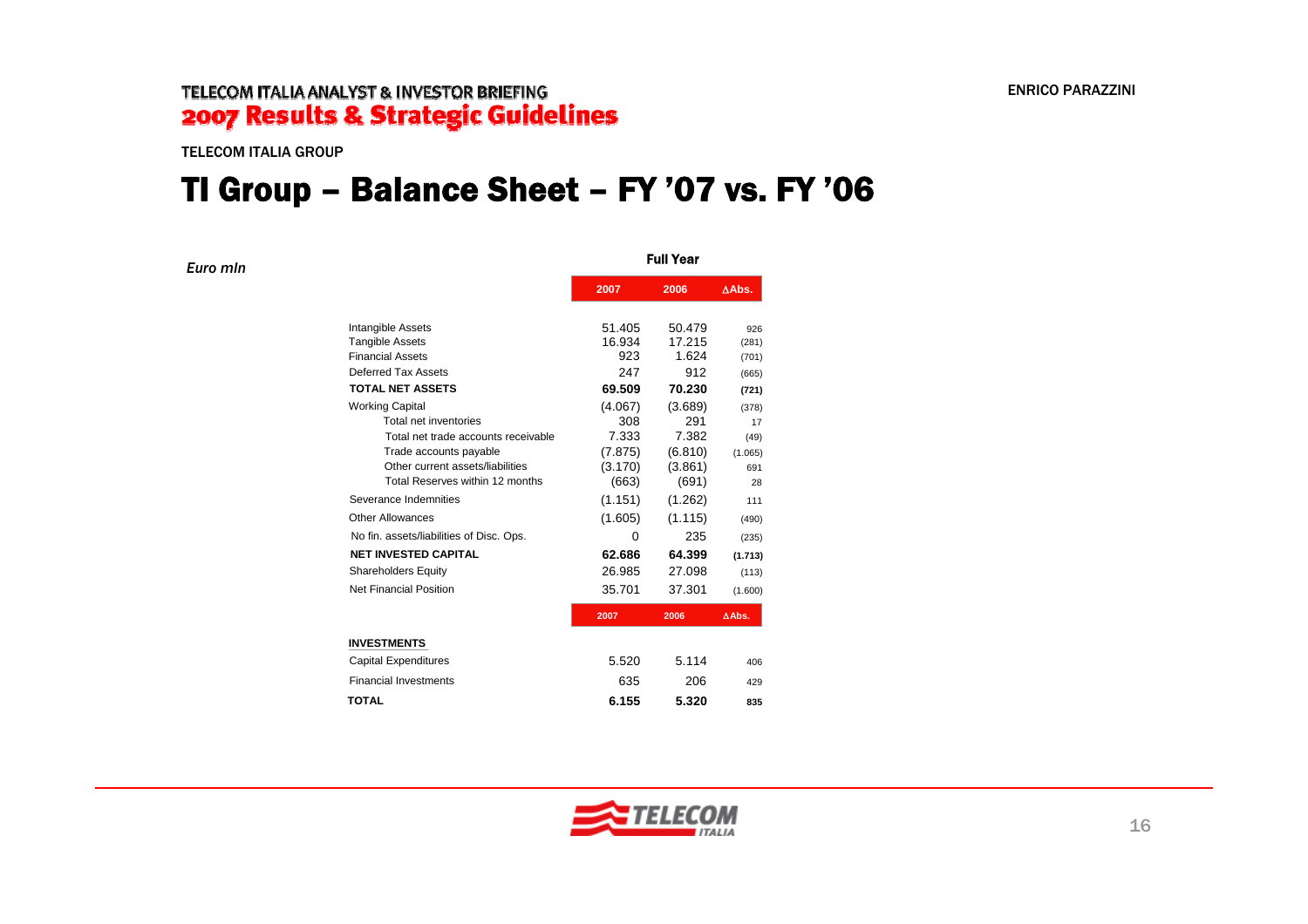TELECOM ITALIA GROUP

# TI Group – Main Results by BU *(reported figures)*

|                          | I Quarter |                |                 |            | Il Quarter |        |                 |                          | <b>III Quarter</b> |        |                 |            | <b>IV Quarter</b> |       |                  |            | <b>Full Year</b> |        |                |         |
|--------------------------|-----------|----------------|-----------------|------------|------------|--------|-----------------|--------------------------|--------------------|--------|-----------------|------------|-------------------|-------|------------------|------------|------------------|--------|----------------|---------|
| Euro min                 | 2007      | 2006           | $\triangle$ Abs | $\Delta$ % | 2007       | 2006   | $\triangle$ Abs | $\Delta$ %               | 2007               | 2006   | $\triangle$ Abs | $\Delta$ % | 2007              | 2006  | $\triangle$ Abs  | $\Delta$ % | 2007             | 2006   | $\Delta$ Abs   | Δ%      |
| <b>REVENUES</b>          |           |                |                 |            |            |        |                 |                          |                    |        |                 |            |                   |       |                  |            |                  |        |                |         |
| <b>Domestic</b>          | 6.009     | 6.297          | $-288$          | (4,6)      | 6.173      | 6.580  | $-407$          | (6,2)                    | 5.926              | 6.346  | $-420$          | (6, 6)     | 6.112             | 6.562 | -450             | (6, 9)     | 24.220           | 25.785 | $-1.565$       | (6,1)   |
| <b>Wireline Domestic</b> | 3.989     | 4.286          | $-297$          | (6, 9)     | 3.994      | 4.313  | $-319$          | (7, 4)                   | 3.765              | 4.108  | $-343$          | (8,3)      | 3.979             | 4.281 | $-302$           | (7,1)      | 15.727           | 16.988 | $-1.261$       | (7, 4)  |
| <b>Tim Domestic</b>      | 2.365     | 2.370          | -5              | (0,2)      | 2.551      | 2.612  | $-61$           | (2,3)                    | 2.513              | 2.583  | -70             | (2,7)      | 2.493             | 2.645 | $-152$           | (5,7)      | 9.922            | 10.210 | $-288$         | (2,8)   |
| European broadband       | 304       | 204            | 100             | 49,0       | 391        | 223    | 168             | 75,3                     | 411                | 235    | 176             | 74,9       | 439               | 253   | 186              | 73,5       | 1.545            | 915    | 630            | 68,9    |
| <b>Mobile Brasile</b>    | 1.100     | 837            | 263             | 31.4       | 1.222      | 885    | 337             | 38.1                     | 1.281              | 1.070  | 211             | 19.7       | 1.387             | 1.172 | 215              | 18.3       | 4.990            | 3.964  | 1.026          | 25,9    |
| Media                    | 58        | 44             | 14              | 31,8       | 67         | 54     | 13              | 24,1                     | 53                 | 38     | 15              | 39.5       | 85                | 71    | 14               | 19.7       | 263              | 207    | 56             | 27,1    |
| Olivetti                 | 83        | 94             | $-11$           | (11.7)     | 109        | 118    | -9              | (7,6)                    | 91                 | 86     | 5               | 5.8        | 125               | 142   | $-17$            | (12,0)     | 408              | 440    | -32            | (7,3)   |
| <b>Other Activities</b>  | 60        | 64             | $-4$            | (6,3)      | 49         | 60     | $-11$           | (18, 3)                  | 57                 | 53     | 4               | 7,5        | 85                | 57    | 28               | 49.1       | 251              | 234    | 17             | 7,3     |
| <b>Bolivia</b>           | 56        | 47             | 9               | 19.1       | 46         | 46     | $\mathbf 0$     | 0.0                      | 54                 | 49     | 5               | 10,2       | 54                | 50    | $\overline{4}$   | 8.0        | 210              | 192    | 18             | 9,4     |
| Elim.                    | $-74$     | -58            | -16             |            | $-81$      | -67    | $-14$           |                          | -82                | $-59$  | -23             |            | -150              | -86   | $-64$            |            | -387             | $-270$ | $-117$         |         |
| TI Group                 | 7.540     | 7.482          | 58              | 0.8        | 7.930      | 7.853  | 77              | 1.0                      | 7.737              | 7.769  | $-32$           | (0.4)      | 8.083             | 8.171 | -88              | (1.1)      | 31.290           | 31.275 | 15             | 0.0     |
| <b>NNG OLO</b>           |           | $-119$         |                 |            |            | $-111$ |                 |                          |                    | $-143$ |                 |            |                   | -69   |                  |            |                  | $-442$ |                |         |
| TI Group Net NNG OLO     | 7.540     | 7.363          | 177             | 2,4        | 7.930      | 7.742  | 188             | 2.4                      | 7.737              | 7.626  | 111             | 1.5        | 8.083             | 8.102 | $-19$            | (0,2)      | 31.290           | 30.833 | 457            | 1,5     |
| <b>EBITDA</b>            |           |                |                 |            |            |        |                 |                          |                    |        |                 |            |                   |       |                  |            |                  |        |                |         |
| <b>Domestic</b>          | 2.853     | 3.148          | $-295$          | (9.4)      | 2.766      | 3.062  | $-296$          | (9,7)                    | 2.821              | 3.010  | $-189$          | (6,3)      | 1.734             | 2.673 | -939             | (35.1)     | 10.174           | 11.893 | $-1.719$       | (14, 5) |
| European broadband       | 30        | $\overline{2}$ | 28              | .400,0     | 58         | 12     | 46              | 383,3                    | 73                 | 26     | 47              | 180,8      | 85                | 41    | 44               | 107,3      | 246              | 81     | 165            | 203,7   |
| <b>Mobile Brasile</b>    | 269       | 181            | 88              | 48.6       | 316        | 173    | 143             | 82,7                     | 239                | 250    | $-11$           | (4,4)      | 383               | 346   | 37               | 10.7       | 1.207            | 950    | 257            | 27,1    |
| Media                    | $-11$     | $-28$          | 17              | 60,7       | -10        | $-24$  | 14              | 58,3                     | $-17$              | $-19$  | $\overline{2}$  | 10.5       | $-17$             | -12   | $-5$             | (41,7)     | $-55$            | -83    | 28             | 33,7    |
| Olivetti                 | $-10$     | -12            | $\overline{2}$  | 16.7       | $-7$       | $-14$  |                 | 50.0                     | $-4$               | $-10$  | 6               | 60.0       | -23               | 3     | $-26$            |            | $-44$            | -33    | $-11$          | (33,3)  |
| <b>Other Activities</b>  | 23        | 10             | 13              | 130.0      | 18         | 11     |                 | 63.6                     | 25                 | 13     | 12              | 92.3       | 28                | 15    | 13               | 86.7       | 94               | 49     | 45             | 91,8    |
| <b>Bolivia</b>           | 27        | 20             |                 | 35.0       | 20         | 17     | з               | 17.6                     | 27                 | 22     | 5               | 22.7       | 24                | 23    | $\mathbf{1}$     | 4.3        | 98               | 82     | 16             | 19,5    |
| Elim.                    | $\Omega$  | $-6$           | 6               |            | $-1$       | 3      | $-4$            |                          | $\overline{2}$     | $-2$   | $\mathbf{A}$    |            | $-6$              | $-2$  | $-4$             |            | -5               | $-7$   | $\overline{2}$ |         |
| <b>TI Group</b>          | 3.154     | 3.295          | $-141$          | (4.3)      | 3.140      | 3.223  | -83             | (2,6)                    | 3.139              | 3.268  | $-129$          | (3,9)      | 2.184             | 3.064 | -880             | (28.7)     | 11.617           | 12.850 | $-1.233$       | (9,6)   |
| <b>EBIT</b>              |           |                |                 |            |            |        |                 |                          |                    |        |                 |            |                   |       |                  |            |                  |        |                |         |
| <b>Domestic</b>          | 1.790     | 2.081          | $-291$          | (14,0)     | 1.666      | 1.956  | $-290$          | (14, 8)                  | 1.728              | 1.846  | $-118$          | (6, 4)     | 567               | 1.793 | $-1.226$         | (68, 4)    | 5.751            | 7.676  | $-1.925$       | (25,1)  |
| European broadband       | $-31$     | $-38$          | $\overline{7}$  | 18,4       | $-21$      | -40    | 19              | 47,5                     | -7                 | $-28$  | 21              | 75.0       | $-10$             | $-19$ | 9                | 47.4       | $-69$            | $-125$ | 56             | 44,8    |
| <b>Mobile Brasile</b>    | 16        | $-36$          | 52              |            | 53         | -42    | 95              | . .                      | $-25$              | 31     | -56             |            | 106               | 68    | 38               | 55.9       | 150              | 21     | 129            | 614,3   |
| Media                    | $-26$     | -41            | 15              | 36.6       | $-26$      | $-38$  | 12              | 31.6                     | -32                | $-32$  | 0               | 0.0        | -33               | -26   | $-7$             | (26.9)     | $-117$           | $-137$ | 20             | 14,6    |
| Olivetti                 | $-14$     | $-17$          | 3               | 17.6       | $-10$      | $-18$  | 8               | 44,4                     | -8                 | $-14$  | 6               | 42,9       | -34               | $-1$  | $-33$            | (3.300, 0) | -66              | $-50$  | $-16$          | (32,0)  |
| <b>Other Activities</b>  | 15        | 28             | $-13$           | (46.4)     | 10         | 0      | 10              | $\overline{\phantom{a}}$ | 17                 | 3      | 14              | 466.7      | 21                | 6     | 15               | 250.0      | 63               | 37     | 26             | 70,3    |
| <b>Bolivia</b>           | 19        | 10             | q               | 90,0       | 12         | 8      | 4               | 50,0                     | 20                 | 13     |                 | 53,8       | 17                | 13    | $\boldsymbol{4}$ | 30,8       | 68               | 44     | 24             | 54,5    |
| Elim.                    | 13        | 7              | 6               |            | 14         | $-1$   | 15              |                          | 16                 | 14     | ີ               |            | 9                 | $-5$  | 14               |            | 52               | 15     | 37             |         |
| <b>TI Group</b>          | 1.763     | 1.984          | $-221$          | (11.1)     | 1.686      | 1.817  | $-131$          | (7.2)                    | 1.689              | 1.820  | $-131$          | (7.2)      | 626               | 1.816 | $-1.190$         | (65.5)     | 5.764            | 7.437  | $-1.673$       | (22.5)  |